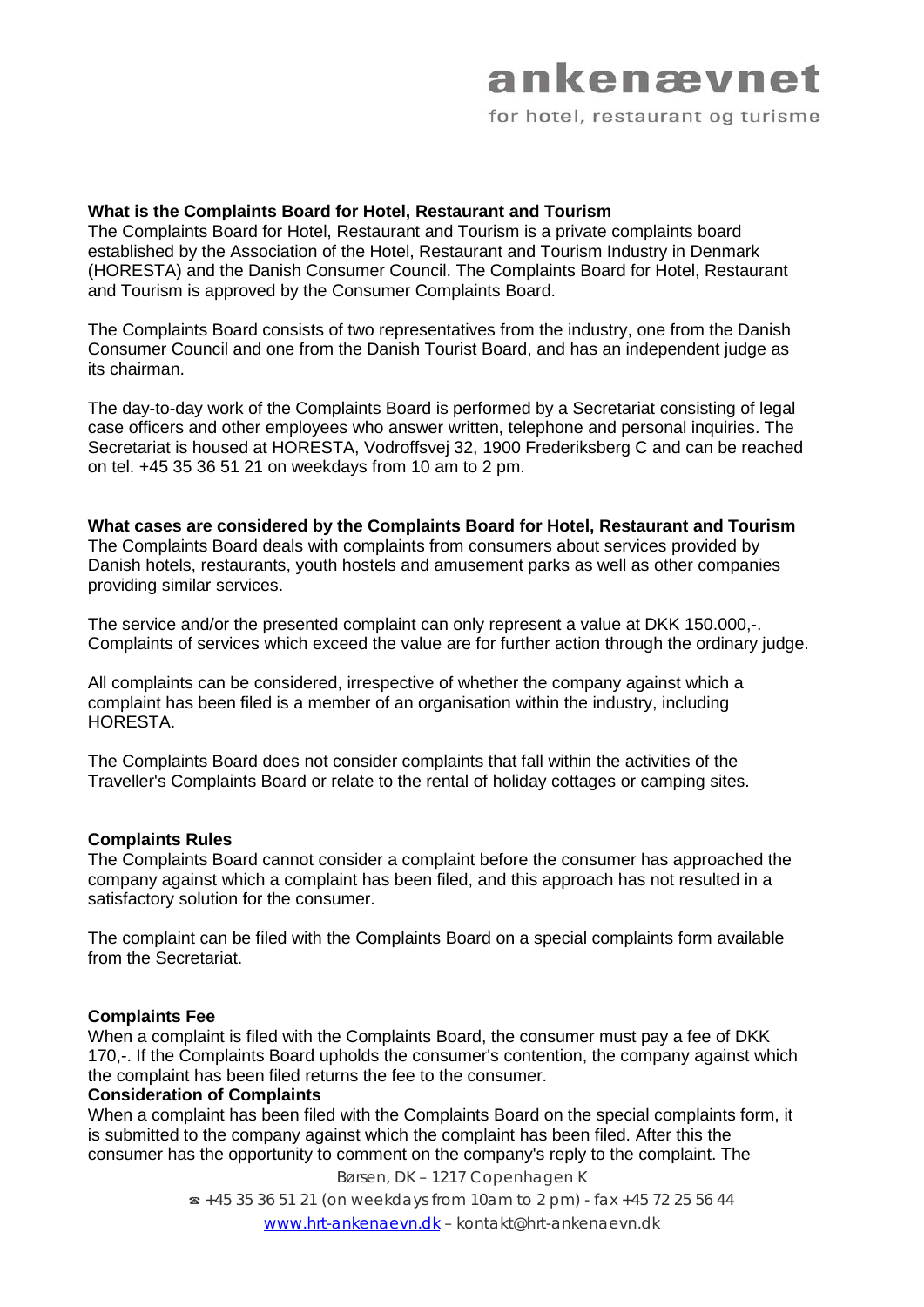Secretariat usually fixes a time-limit of 14 days for such a reply/comments. If said reply/comments fail to appear, the matter can be settled according to the facts of the case.

The Complaints Board may obtain opinions from experts for its consideration of the complaint.

The Secretariat of the Complaints Board may attempt to reach a compromise between the parties before the complaint is considered by the Complaints Board.

The Complaints Board may reject a complaint that is deemed unsuitable for consideration by the Complaints Board, e.g. due to the fact that the consumer cannot prove his right.

When all information about the case is available, the complaint is considered at a meeting in the Complaints Board. The Complaints Board usually holds a meeting once a month. The decisions of the Board are communicated in writing to the consumer and the company about which the complaint has been filed. The decisions are available to the public, except for the identity of the consumer.

#### **Fees**

Businessmen who continuously contribute to the running of the Complaint Board through their membership of the branch association HORESTA do not have to pay for the treatment of a case.

When a case is to be treated companies which do not continuously contribute to the running of the Complaint Board must pay costs at DKK 3.000,- and if the case is settled the costs are DKK 1.000,-.

#### **Compliance with Decisions**

A time-limit of 30 days is usually fixed for compliance with the decisions of the Complaints Board.

If in exceptional cases a decision is not complied with, and the company against which the complaint has been filed is a member of HORESTA, HORESTA' guarantee fund will satisfy the consumer's claim.

If the company against which a complaint has been filed is not a member of HORESTA and does not comply with the decision, it is possible to have an enforcement of the decisions of the Complaints Board dealt with by the bailiff´s court regarding the businessmen. This has to be within a time-limit of 30 days after a promulgation or after a rejection of reopening, unless the businessmen in advance in writing have given announcement to the Compaints Board that they do not wish to be bound by the decisions.

The decisions of the Complaints Board can be taken before the court. The consumer has the possibility to have the National Consumer Agency of Denmark to empanel summons on the behalf of the consumer and cover some of the legal expenses. The consumers may under certain condition seek free legal aid or have the expenses covered under legal expense insurance.

> Børsen, DK – 1217 Copenhagen K ☎ +45 35 36 51 21 (on weekdays from 10am to 2 pm) - fax +45 72 25 56 44 [www.hrt-ankenaevn.dk](http://www.hrt-ankenaevn.dk/) – kontakt@hrt-ankenaevn.dk